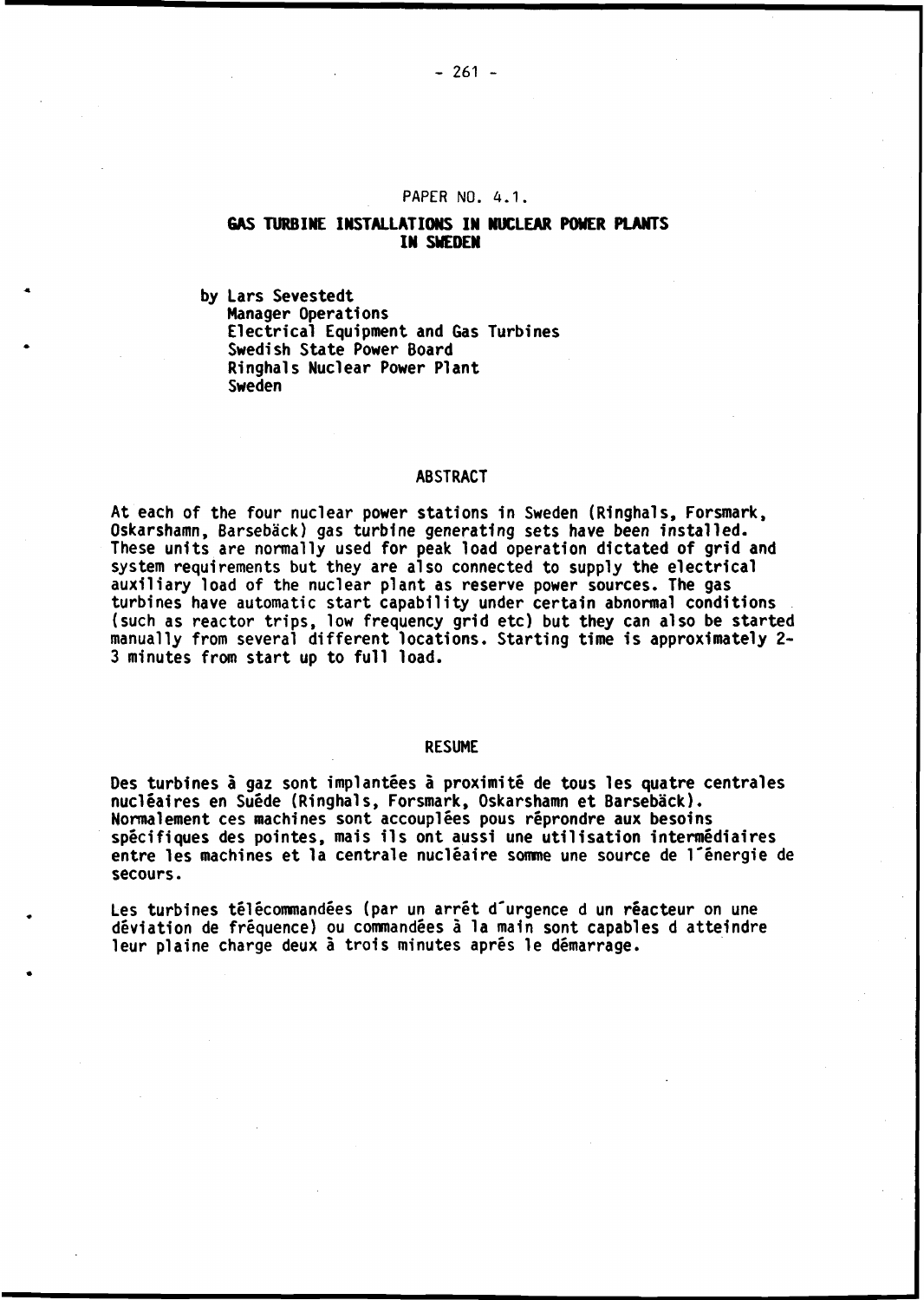**Sweden has four Nuclear Power Plants located in the southern half of the country, two on the east coast and two on the west coast. Two of the nuclear power plants, Ringhals and Forsmark are owned by the Swedish State Power Board and the two others Oskarshamn and Barsebâck by private companies Oskarshamns Power Group Limited (OKG) and Sydkraft AB. The Swedish 400 KV national grid system connects the four nuclear power plants to each other and to the remaining sources of production, principally hydro power which is situated mostly in the northern part of the country. These are all directed from a central grid control which is located at Vattenfall head office in Râcksta a suburb of Stockholm.**

**Grid calculations have shown that it is justifiable to install a certain percentage of the total capacity of a large power system, such as ours, in the form of gas turbines which are able to start quickly and provide peak load power. When large production units trip off the grid it is necessary to compensate quickly for this loss of power and drop in frequency. Primarily this increase is done by hydro power but as the hydro power stations are mainly situated in the north of Sweden and heavy consumers in the south, transmission and stability problems can occur. In this application gas turbines are a good alternative due to the short run up time and high peak power availability which in times of low water reserves hydro power cannot give. Under normal circumstances the operating period for gas turbine plants are less than 100 hours per year. System and grid requirements usually dictate that peak load units should be installed adjacent to the load producing centres such as nuclear power plants. The transmission system is usually strong and therefore easier to connect the units to the grid. A harbour is usually situated nearby for ease of fuel transportation. The gas turbines can also be used as stand by power sources for the nuclear power plants in the event of a grid failure and/or turbine house load operation.**

**The Swedish authorities demand that two installed gas turbine units or at least two halves of two separate units are available before start and during running of the nuclear power plant. The gas turbines are connected to the local 130 KV grid (in Forsmark 70 KV) and can be started without any external supplies.**

**At each of the four nuclear power stations in Sweden gas turbine generating sets have been installed. The nuclear power plants in Forsmark, Oskarshamn and Barsebâck have similar gas turbine installations and use them in similar ways. Ringhals, however has gas turbines supplied by a different manufacturer and they are also used in a different way. The description has therefore been divided into two parts. One for Ringhals and one for the other three nuclear power stations.**

**Starting reliability, number of starts and operating hours are all noted in the supplied tables (Table 1).**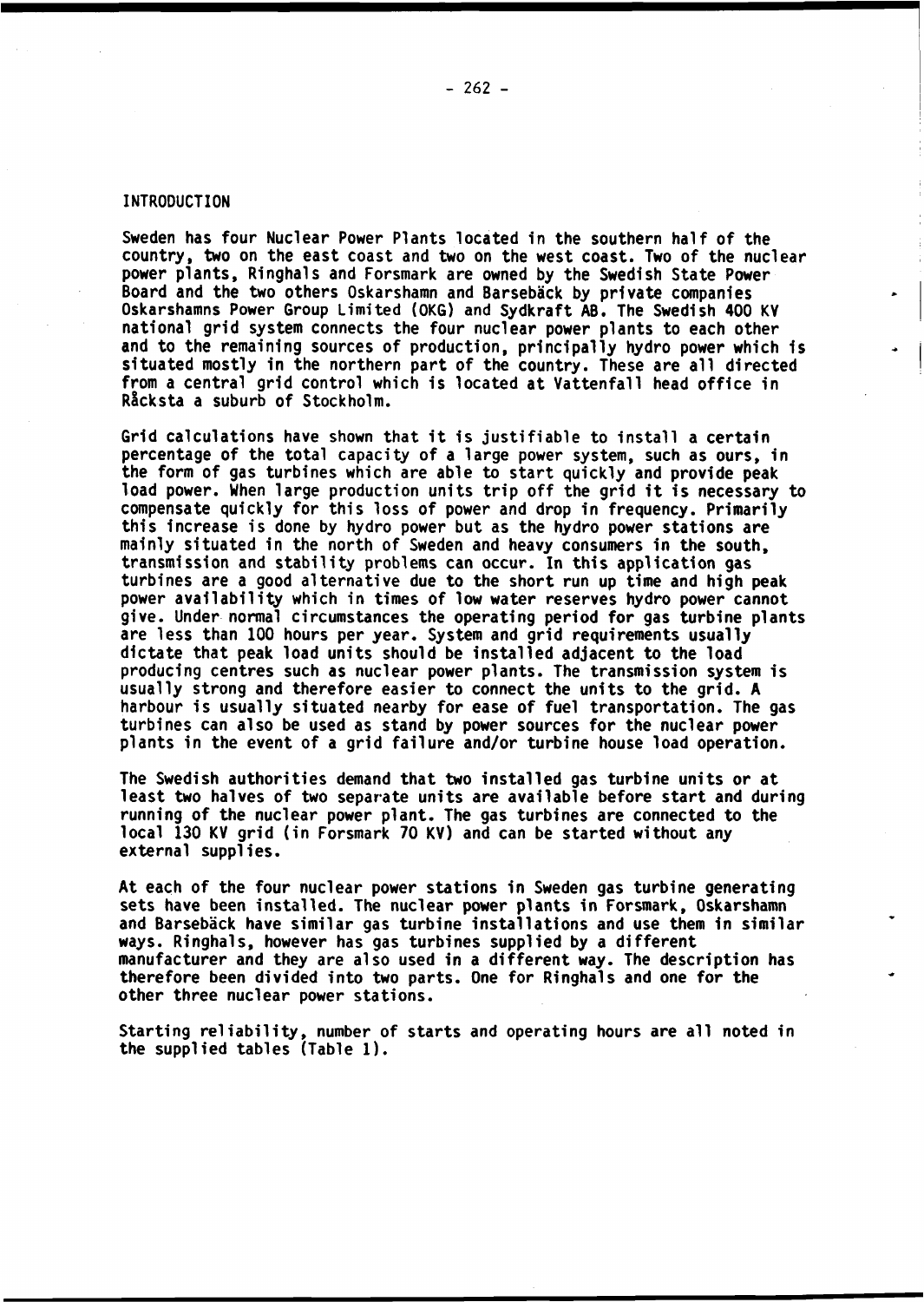## **FORSMARK, OSKARSHAMN, BARSEBÀCK.**

#### **General**

**Situated adjacent to each of the three BWR nuclear power stations is a gas turbine plant. Each of these plants is equipped with 2 "Stal Laval PPD4 Power Pac Duet" gas turbines which are each rated at 40 MW. The units are identical and are used in similar ways with regard to standby power but in the case of peak generation their usage is slightly different. It is for this reason that this description will be more of a general nature outlining their use as standby power sources and also a brief description of the unit itself.**

**The gas turbines were originally designed for peak load power when grid requirements necessitated this, also for start up and standby power to the nuclear power plant. High fuel prices have governed that only peak load production for operating periods of 20-30 h/year is typical. This is over and above the operating periods demanded by the authorities.**

#### **Peak load power**

**When the grid requires more electrical power production the gas turbines can be started manually and syncronized to the grid in about 2 minutes. Three operating modes can be used. "Peak power" mode means that after a manually initiated start the unit automatically runs up and syncronizes and leads up to a desired load following a loading curve which can be selected from a range of different loading curves. "Operating double" means that both ends of the unit start and syncronize. The loading must be done manually. "Operating single" means that only one end of the unit starts and syncronizes. Loading must be done manually. All starts for peak load power are initiated by request from the central control room in Stockholm. The actual start is carried out from the remote controlroom in the nuclear power station or from the local controlroom at the gas turbine plant. In Forsmark the start is automatically initiated from a low frequency relay (about 5 seconds time delay). If one of the units should be in operation when something occurs requiring standby power, then the unit can be disconnected from the grid and transferred to the standby power system without having to be stopped and then restarted. This means that the unit must be capable of full-load rejection without tripping due to overspeed.**

### **Starting power**

**The nuclear power plant is not allowed to operate without both 400 KV and 130 KV (Forsmark 70 KV) grid in service. Gas turbines cannot in this case provide the required starting power.**

**The authorities demand further more that one gas turbine unit or two halves of two separate units are available before starting the nuclear process.**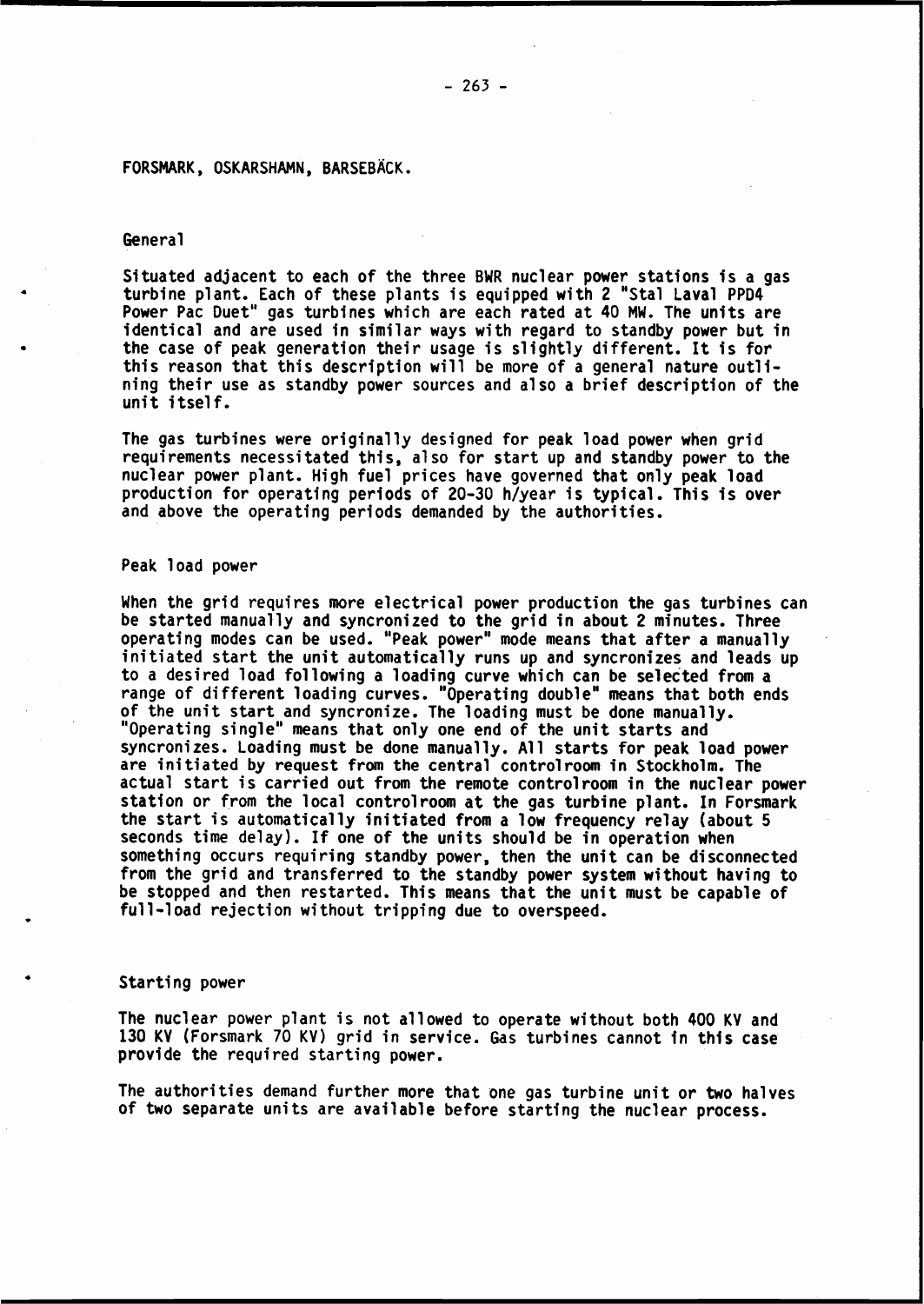# **Standby power**

**The operational safety of a nuclear power plant depends to a great extent on the constant availability of the electrical supplies. An electrical failure within the station can cause tripping of the generator from the external grid and transferring over to house load operation. In some circumstances this can be unsuccessful due to disturbances in the various control systems being unable to cope with such transients resulting in a turbine trip and reactor scram. In circumstances such as these essential site supplies are battery or diesel generator secured but in the event of 6 KV supply failure in conjunction with a major pipe failure in the reactor the water level in the reactor would start to fall eventually exposing the reactor core. Calculations have shown that feed water or core cooling must be supplying water to the reactor within two minutes to avoid core exposure. With an electrical system backed up with gas turbines, supplies can be made available to the essential components quickly thus avoiding the risk of core exposure.**

**The electrical auxiliaries in the nuclear station are fed from two separate, fully segregated systems. Furthermore all electrical components essential for the safety of the plant are duplicated, half being fed from one system the other half being fed from the other. These are in turn each "backed up" with a gas turbine set, electrically and mechanically independent of each other which can deliver half or full load into these essential supply boards (20 and 40 MW respectively).**

**The gas turbines have two operating modes which are:**

- **1) Automatic emergency start. This initiates when certain trip sequences occur in the nuclear power plant. These safety related trip functions are initiated from various monitoring instruments within the station which monitor various parameters both during operation as well as shut down. When any of these emergency functions occur the gas turbine units start automatically and run in standby mode until they are required. If the normal 130 KV grid fails and the 6 KV network voltage falls below 65** *%* **the gas turbine breakers close and the units supply power to the nuclear plant.**
- **2) Manual start. If for some reason the auto start 1s unsuccessful or there is a risk that the 130 KV grid should fail the gas turbines can be started manually. This can be done from several different locations, these being central controlroom, diesel-controlroom and local controlroom.**

**The gas turbine units with their auxiliary equipment are tested once per year after the overhaul period. Testing of the gas turbines only is carried out every month.**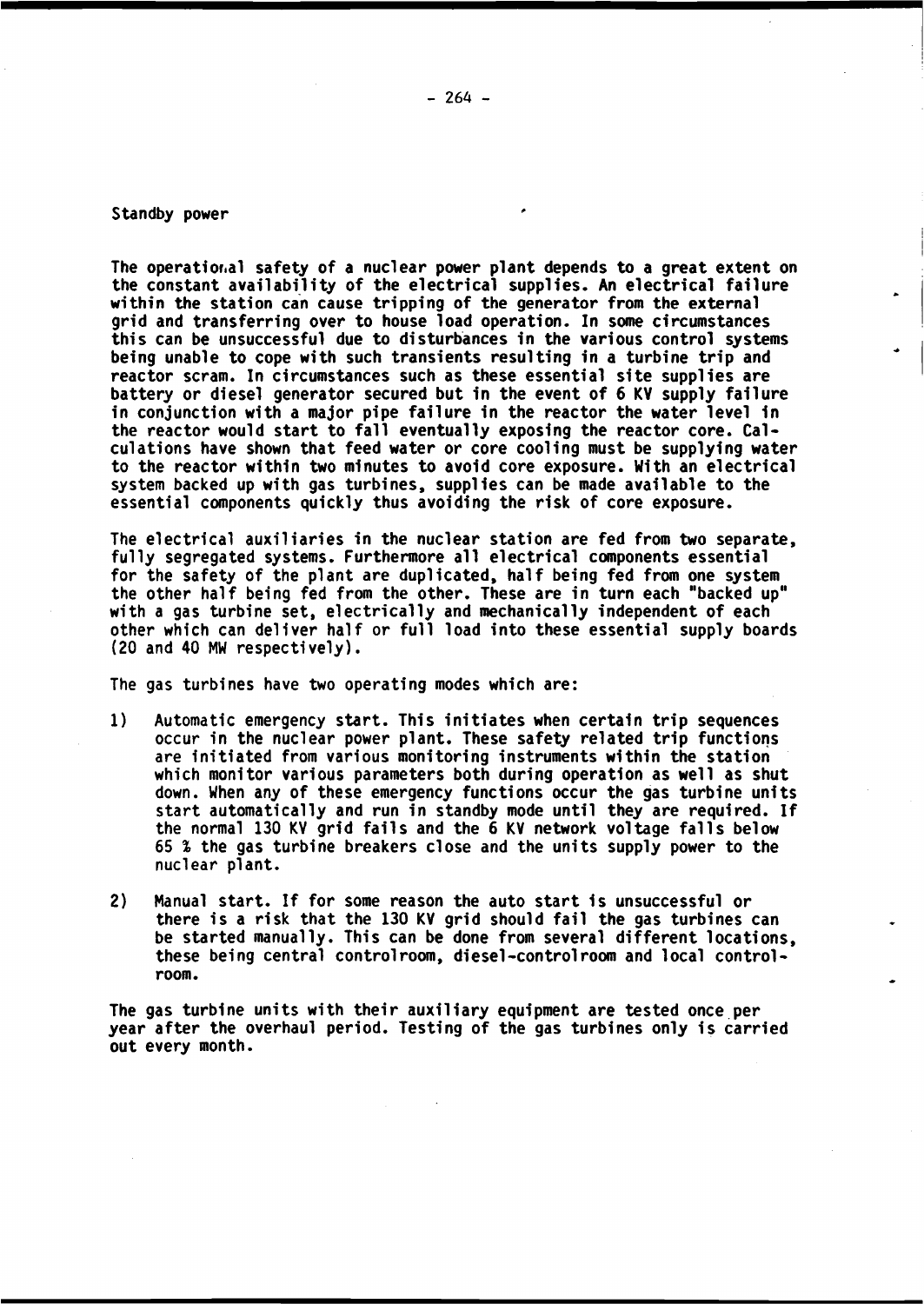### **BRIEF DESCRIPTION OF STAL-LAVAL GAS TURBINE PPD4**

#### **General**

**The PPD4 gas turbine unit is a standard Power Pac Duetpower plant, consisting of two gas generators, two power turbines, one alternator, governing, control and axuiliary systems, and prefabricated soundinsulated buildings (figure 1). Essential items in the governing, control, and auxiliary systems have been duplicated further to increase the starting and operating reliability, and free-wheel couplings between the power turbines and the alternator are included as standard. At maximum load the PPD4 can deliver 43 MW.**

### **Gas generators**

**The gas generators are reconditioned Pratt & Whitney JT4A-11 aircraft jet motors which have been modified for stationary service. One of these modifications is the provision of smoke reducing burner cans, which permits the use of diesel fuel and reduces the emission.**

#### **Power turbines**

**The power turbines are three-stage axial turbines mechanically separate from their gas generators. The power transmission between the gas generators and the power turbines is performed by the gas flow from the gas generators. There are thus no gears between the rapidly rotating parts in the gas generators and the alternator drive shafts.**

## **Free-wheel couplings**

**Between each power turbine and the alternator is a free-wheel coupling. The SSS (Synchro-Self-Shifting) coupling automatically disconnects the drive if the speed of the power turbine drops below the speed of the alternator. In this way the two halves of the unit can be run independently of each other. The alternator can also be used for synchronous condenser operation. If a fault occurs in the one half of the unit during operation, the speed of this power turbine will drop and the free-wheel coupling will automatically disengage, but operation will continue without interruption with the other power turbine and gas generator still driving, although the output will, of course, be reduced to half.**

### **Alternator**

**The alternator is a three-phase two-pole machine, arranged for direct air cooling through filters.**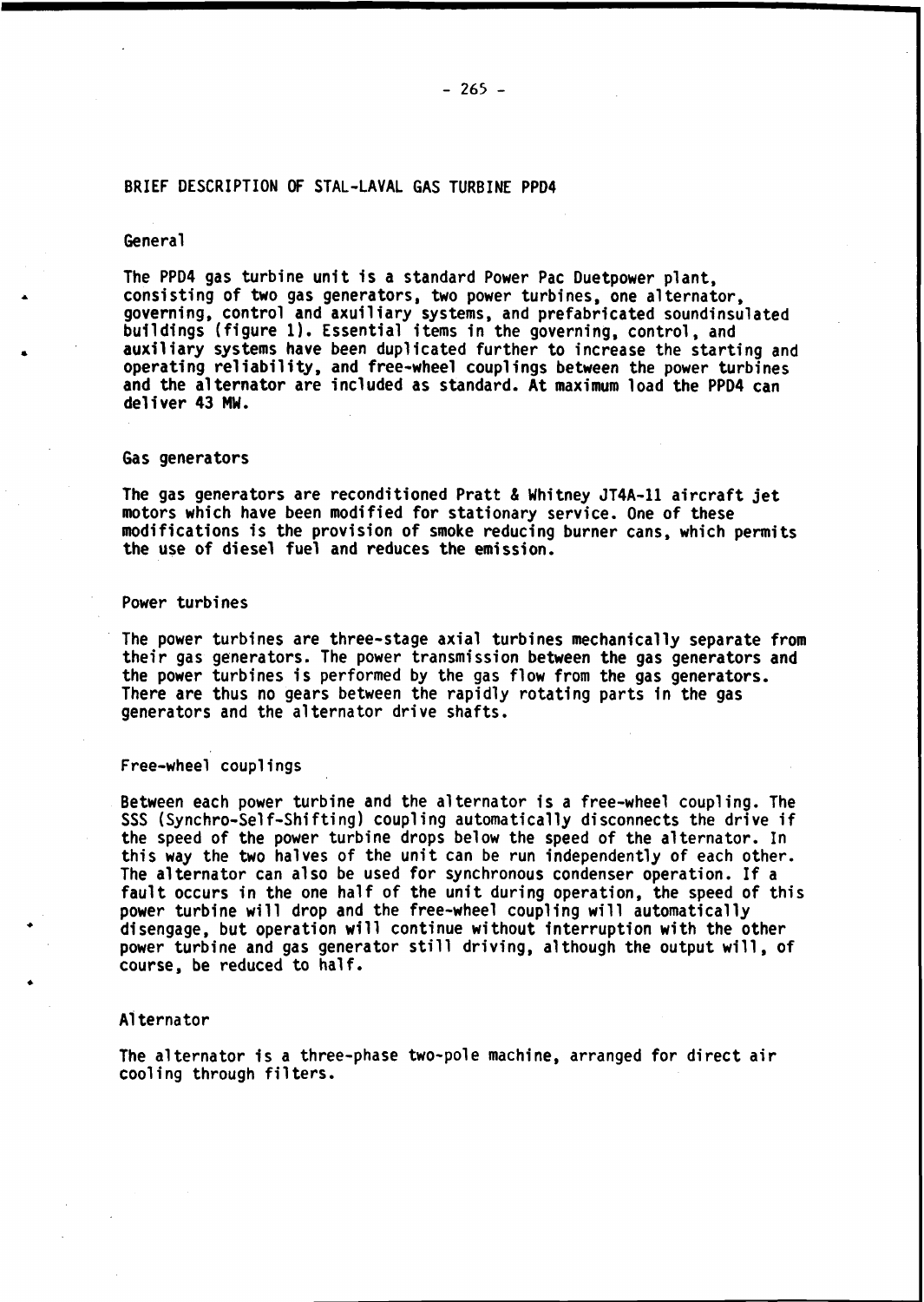## **Auxiliaries**

**Black start (when isolated from the external grid) is ensured by air starting and the units own batteries. During starting, the electric energy for ignition and other auxiliaries are taken from the starting batteries. When the gas generator has reached idling speed the starting equipment is disconnected. The PPD4 is completely independent of external power supplies for starting and running.**

### **Turbine governing**

**Fuel flow to the gas generators is regulated by a hydraulic control unit which receives electrical signals from the electronic turbine governing equipment and operates an electro-hydraulic servo. The following governing modes are used in the operation of the PPD4: Freguency governing. Acceleration governing of the power turbine. Load limiting. Load sharing. Stator current limiting. The gas generators are thus controlled by these five governing functions**

**together with the fuel control belonging to each gas generator. The final control signal derived from the turbine governor operates an electrohydraulic converter which provides hydraulic operation of the fuel valves.**

**RINGHALS / LAHALL**

## **General**

**The Lahall gas turbine station is situated approximately 5 km from the Ringhals nuclear power plant. The gas turbine plant comprises of 4 English Electric-AEI(GEC) Quad AVON (DEA2)machines. These units are installed for peak load operation but two of them, Lahall 1 and 2 are also connected to supply the electrical auxiliary load of the nuclear power plant Ringhals 1 (BWR 750 MW).**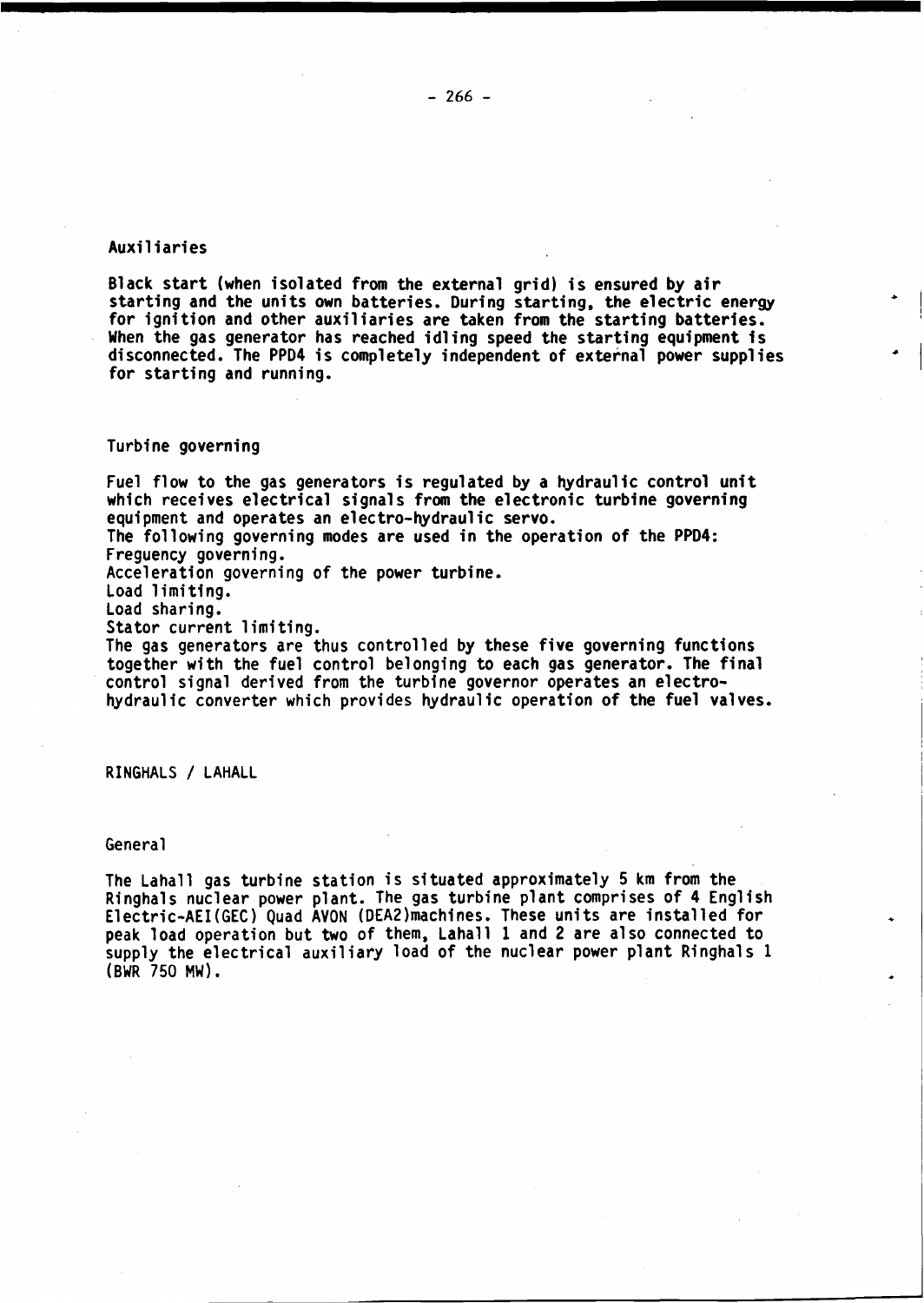#### **Peak load power**

**When more power is required in the electrical system the gas turbines can be started up and synchronized automatically. This is initiated when the frequency falls below 49,7 Hz for more than 0.5 sek in the case of unit 1 and 2, and for unit 3 and 4 49.5 Hz without any time delay. The gas turbines can also be started from a remote control centre in Stockholm or from the control room in Ringhals 1. After a start has been initiated the unit 1s automatically synchronized and run up to full power (60 MW). Starting can also be initiated from the local controlroom for each unit in Lahall. Generator output can be varied between peak load (60 MW), intermediate load (53 MW), and base load (45 MW). The units can also run with only one turbine at 30 MW and operate as synchronous condensers. Manual start of the units can be initiated from the control centre in Stockholm, from the central controlroom in Ringhals unit 1 or local in Lahall itself.**

## **Starting power**

**The nuclear power plants are not allowed to start operating before both the 400 and 130 KV grids are available. The authorities also demand that one gas turbine unit (unit 1 or 2) or two separate halves of two gas turbine units are available before start and during running of the nuclear power plant.**

#### **Standby power**

**The gas turbines in Lahall were built for peak load operation only. During the period when the nuclear power unit 1 (BWR) in Ringhals was being comissioned the designers observed a special operating case. Ringhals is unique in so much as the auxiliary feed water and core injection pumps are turbine driven. These pumps are provided to supply water to the reactor in the event of the normal condensate and feed water pumps being out of service. The system comprises of one turbine driven high pressure auxiliary feed water pump and two high pressure core injection pumps. In the suction line of core injection pumps a low pressure pump is positioned. Preceding a reactor trip in conjunction with faults in both the 400 KV and 130 KV grid the auxiliary feed water pump would start to supplement the reactor water level. If the level in the reactor falls below a certain level the HP core injection pump would start. In the unlikely case where both the 400 KV and 130 KV supplies are disrupted together with the two HP core injection pumps being out of service and a pipe break with a leakage rate of 40 kg/s, which is the capacity of the HP auxiliary feed water pump, the water level can only be maintained above the core for 30 minutes through the auxiliary feed water pump. During that time the normal 6 KV supplies must have been reinstated so that the normal duty condensate and feed pumps can be restarted to maintain reactor level.**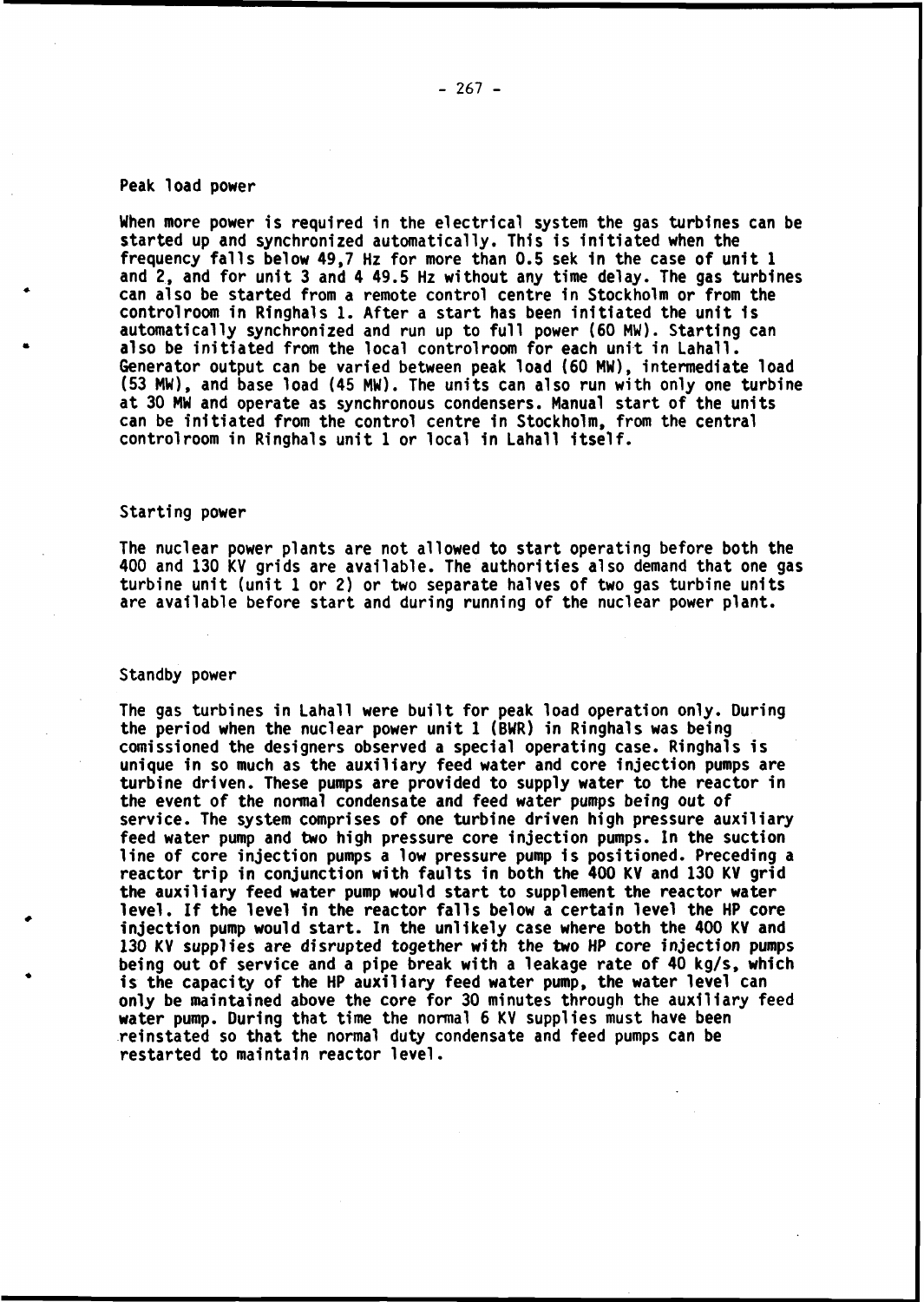**Lahall units 1 and 2 have an installed emergency manual start for delivering power to Ringhals 1 so that if such an eventuality should occur the 6 KV net can be secured and the normal condensate and feed system pumps started within the 30 minutes mentioned. This emergency start is tested every year after the annual outage before the plant 1s allowed to operate.**

**The emergency start is initiated from the control room for Ringhals 1. Both gas turbine units 1 and 2 start up, one of the units delivers power to Ringhals 1 electrical net whilst the other runs in standby mode. If for some reason the first gas turbine trips then the other will take over the load.**

**Units 1 and 2 at Lahall are test run once per month whilst units 3 and 4 are tested only every 3rd month. The units are operationally checked once per year after the overhaul period.**

**BRIEF DESCRIPTION OF GAS TURBINE UNITS DEA2 IN LAHALL.**

#### **General**

**The English Electr1c-AEI DEA2 60 MW unit utilizes four gas generators and two power turbines - the power turbines being coupled through clutches to opposite ends of a common ac generator. With this latter arrangement it is possible to operate at half load on maximum efficiency using either of the duplicate gas turbines. Either end can be used to run the generator up to speed when synchronous condenser operation is required.**

**The considerable experience to date with the DEA2 has been on peak-load generation. This paper covers typical plant - detailed information will be provided for specific requirements of duty cycles, ambient conditions and extent of equipment required.**

#### **Gas generators**

**The gas generators selected for these units is the Rolls Royce Avon engine which, in addition to its proven reliability as an aero-engine, has now amassed extensive industrial experience in both base-load and peak-load applications. It is a simple open-cycle single-shaft engine with a seventeen-stage axial-flow compressor, tube-annular combustion chambers and a three-stage axial-flow turbine.**

**The Avon is operated on light distillate fuel. Comprehensive protection devices are included to ensure safe operation. The generator mountings incorporate service connections designed for quick engine replacement. Starting is by a 110 volt d.c. starter motor.**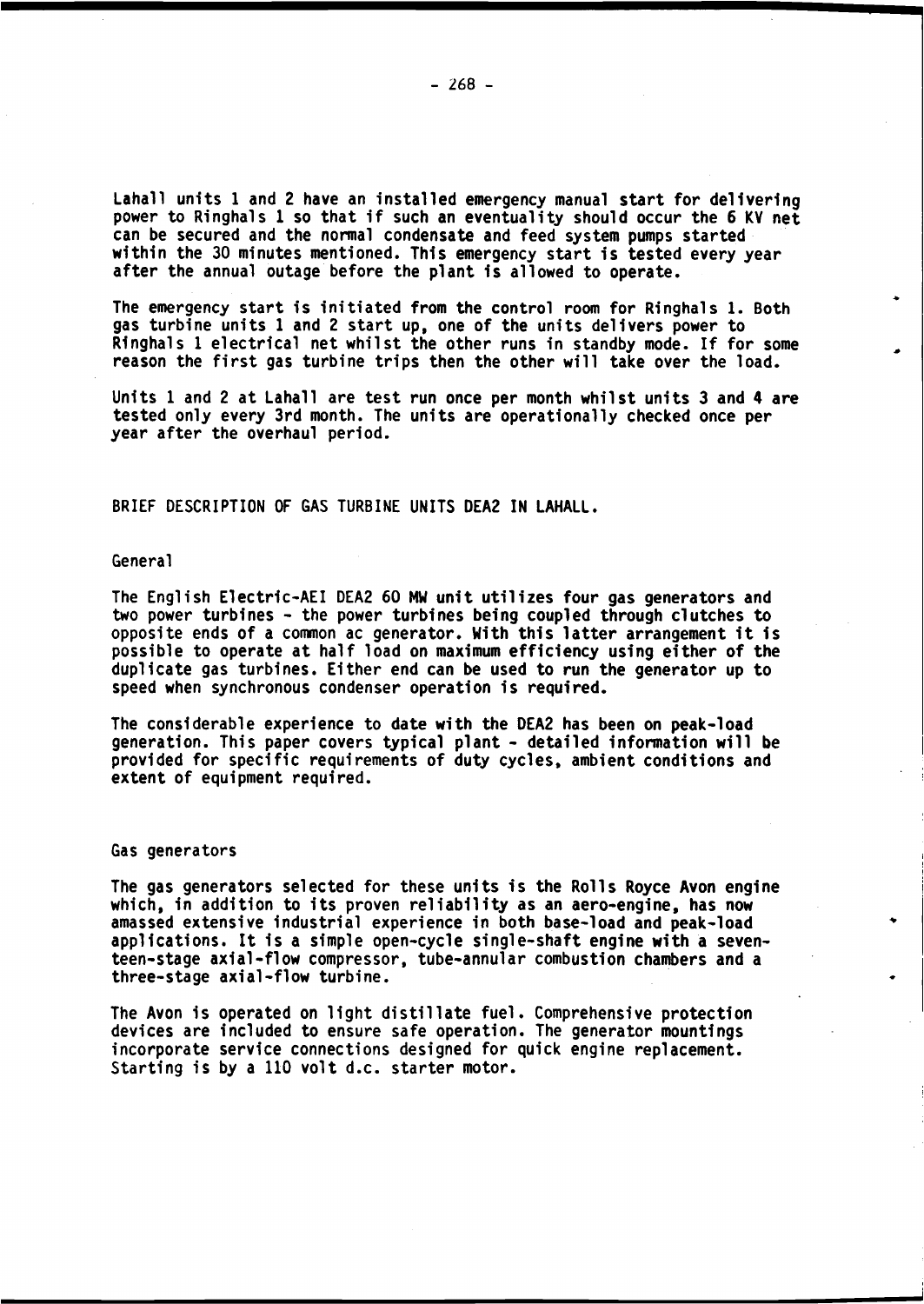# **Power turbine**

**The power turbine casing is so supported as to allow complete freedom from loading due to thermal expansion. The two-stage rotor comprising separate discs, is overhung from the shaft which is supported in plain bearings completely separated from the gas path. Cooling air, bled from the gas generator compressors, is fed to the stator and rotor assemblies to limit** thermal stresses during all conditions of operation. The power turbine and **the gas generators are connected by a separate transition duct.**

# **Generator and Free-wheel couplings**

**The English Electric-AEI a.c. generator is of the cylindrical shaft turbotype driven directly from the power turbine shaft through a flexible geartype coupling. Machines are air-cooled using closed-air-circuit water coolers. The bearings are lubricated by oil pumped from the power turbine system. An automatic-clutch is incorporated to allow the generator to be used as a synchronous compensator for control of power factor or transmission line stability.**

## **Control system**

**The control system provides for automatic push button starting and includes a local control and instrument panel, governor, synchronizer, automatic voltage regulator and alarm system. The plant requires a d.c. supply during the initial start-up period and for emergency shut-down condition, made independent of external supplies for "dead" station starting by the provision of batteries.**

| Average/year/unit                       | Ringhals<br>(Lahall) | Forsmark     | Oskarshamn | <b>Barsebäck</b> |
|-----------------------------------------|----------------------|--------------|------------|------------------|
| Starting reliability                    | 90                   | 95           | 99         | 98               |
| Number of starts<br>Peak load operation | 5                    | $\mathbf{2}$ |            | $\overline{2}$   |
| Number of starts<br>Stand by operation  | 0                    |              |            | 2                |
| Number of starts<br>ttota1              | 25                   | 35           | 35         | 35               |
| Dperating hours<br>tota1                | 20                   | 30           | 25         | 30               |

**Table 1**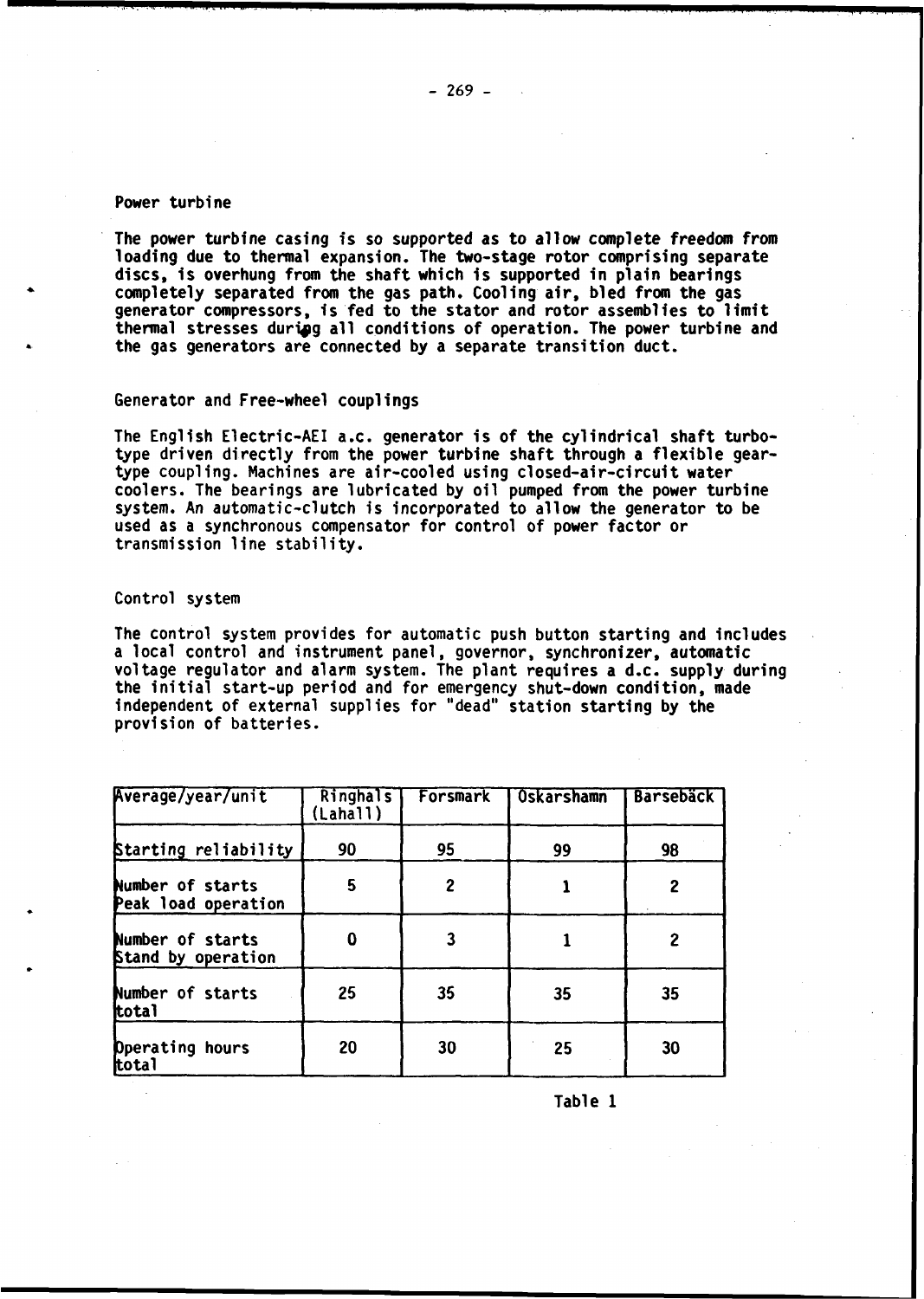



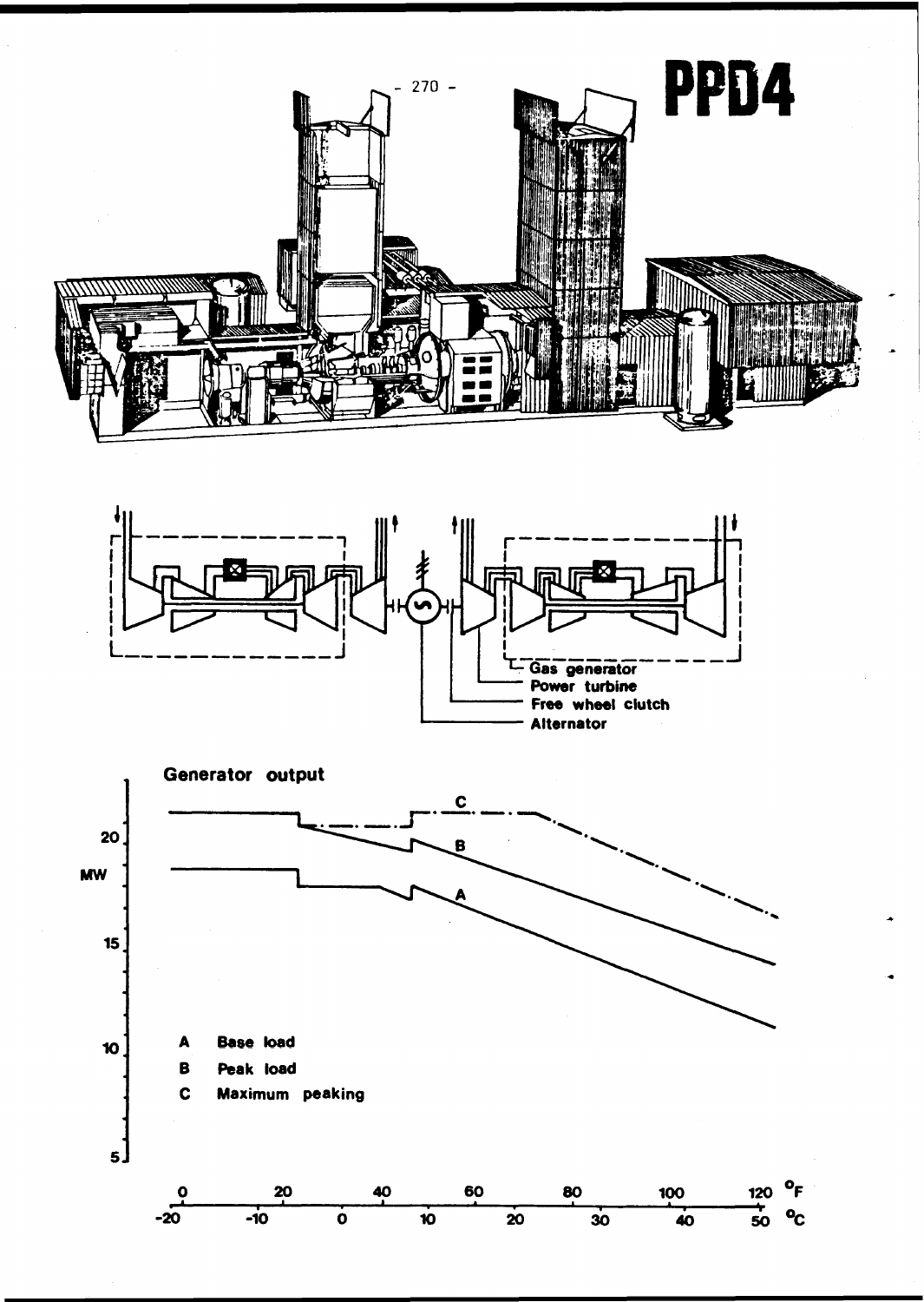

 $-271 -$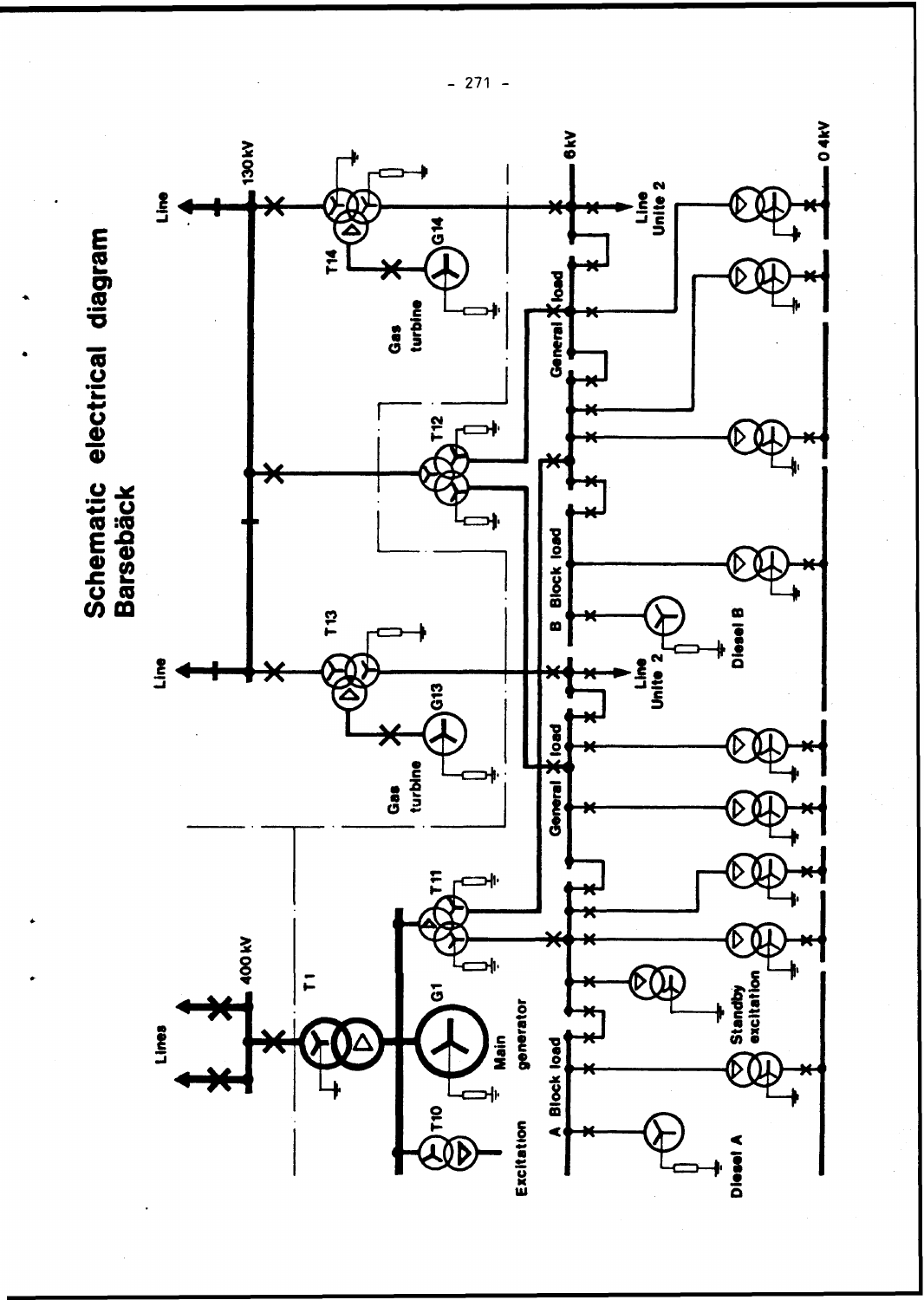

- 1 Power turbine
- **2 Turbine air-blast air-cooler**
- **3 Exhaust stack and silencer**
- 4 A.C. generator
- **5 Exciter**
- **6 Generator connections**
- 7 **Generator cooling-air intake and filter**
- **8 Generator cooling-air exhaust and silencer**
- **9 Lubricating oil package**
- **10 Lubricating oil air-blast cooler**
- 11 Avon gas generator
- 12 **Lubricating oil air-blast cooler**
- **13 Air intake silencer**
- **K Air intake filter**
- **15 By-pass doors**
- **16 Liquid/gas fuel supply cubicle**
- <sup>17</sup> **Liquid/gas fuel control cubicle** 18 Switchgear cabin 19 Control cabin
- 
- 
- **20 Battery room**
- 21 5 ton crane

### **Generator output**